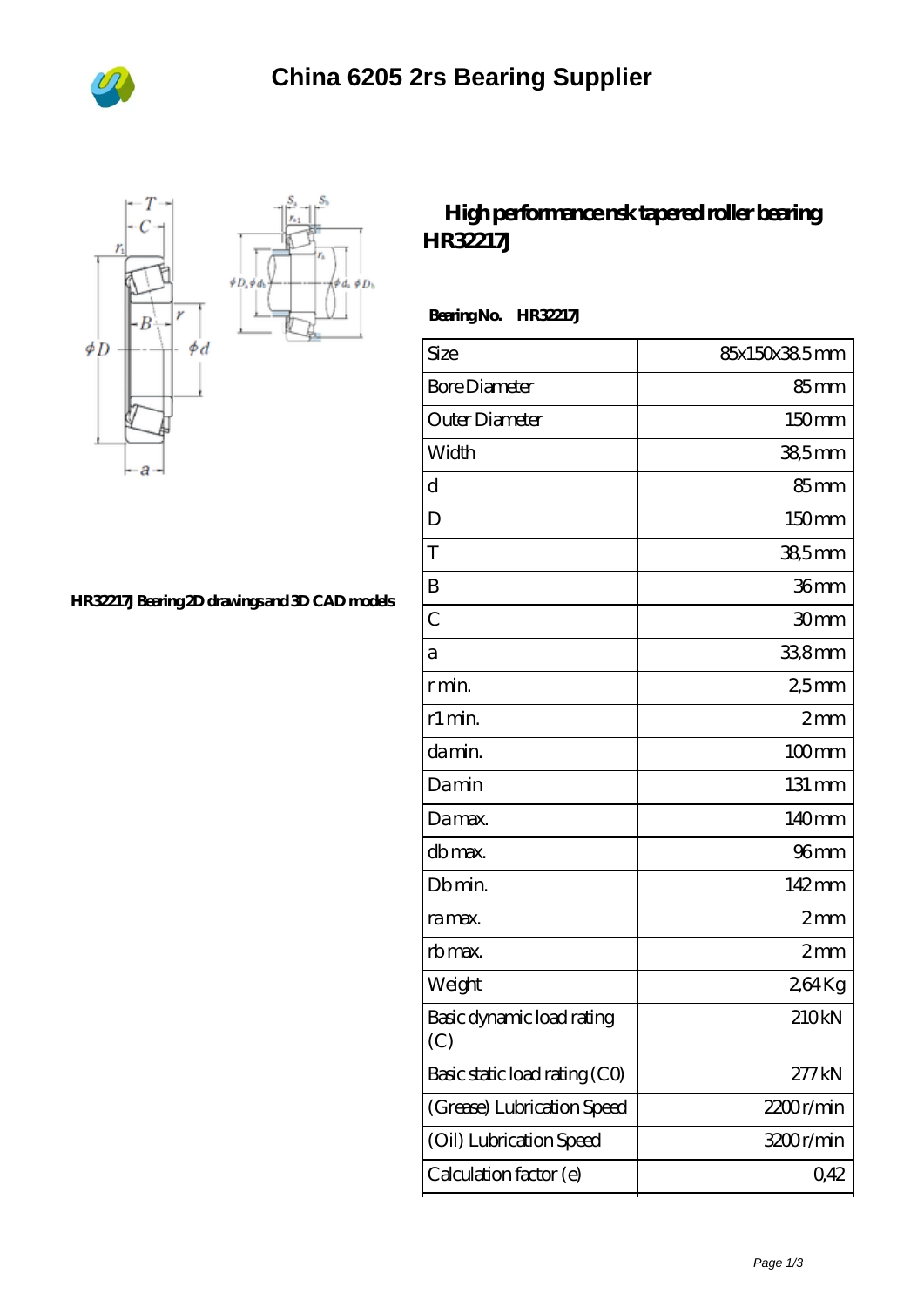

## **China 6205 2rs Bearing Supplier**

| Calculation factor (YO) | 0,79             |
|-------------------------|------------------|
| Category                | Bearings         |
| Inventory               | 0 <sub>0</sub>   |
| Manufacturer Name       | <b>NSK</b>       |
| Minimum Buy Quantity    | N/A              |
| Weight / Kilogram       | $\left( \right)$ |
| Product Group           | <b>BO4334</b>    |
| LangID                  | 1                |
| outer r                 | $\overline{c}$   |
| $D_{-}$                 | 150              |
| TC-BET22                | 0                |
| TC-BET21                | $\overline{4}$   |
| TC-BET23                | $\overline{O}$   |
| inner r                 | 25               |
| mass                    | 264              |
| GRS rpm                 | 2200             |
| $D_{-}b$                | 142              |
| Cr                      | 21400            |
| TC-RA                   | 260              |
| DE                      | 13337            |
| T-ALP23                 | 4                |
| db                      | 96               |
| T-ALP22                 | 17               |
| Prod_Type3              | TRBSR_MD_A       |
| da                      | 100              |
| <b>T-ALP21</b>          | 31               |
| Iso                     | <b>EC</b>        |
| ALPHA_                  | 15643            |
| SDM                     | 116613           |
| <b>SBRG</b>             | 22               |
| $D_a2$                  | 131              |
| hidYobi                 | HR32217J         |
|                         |                  |